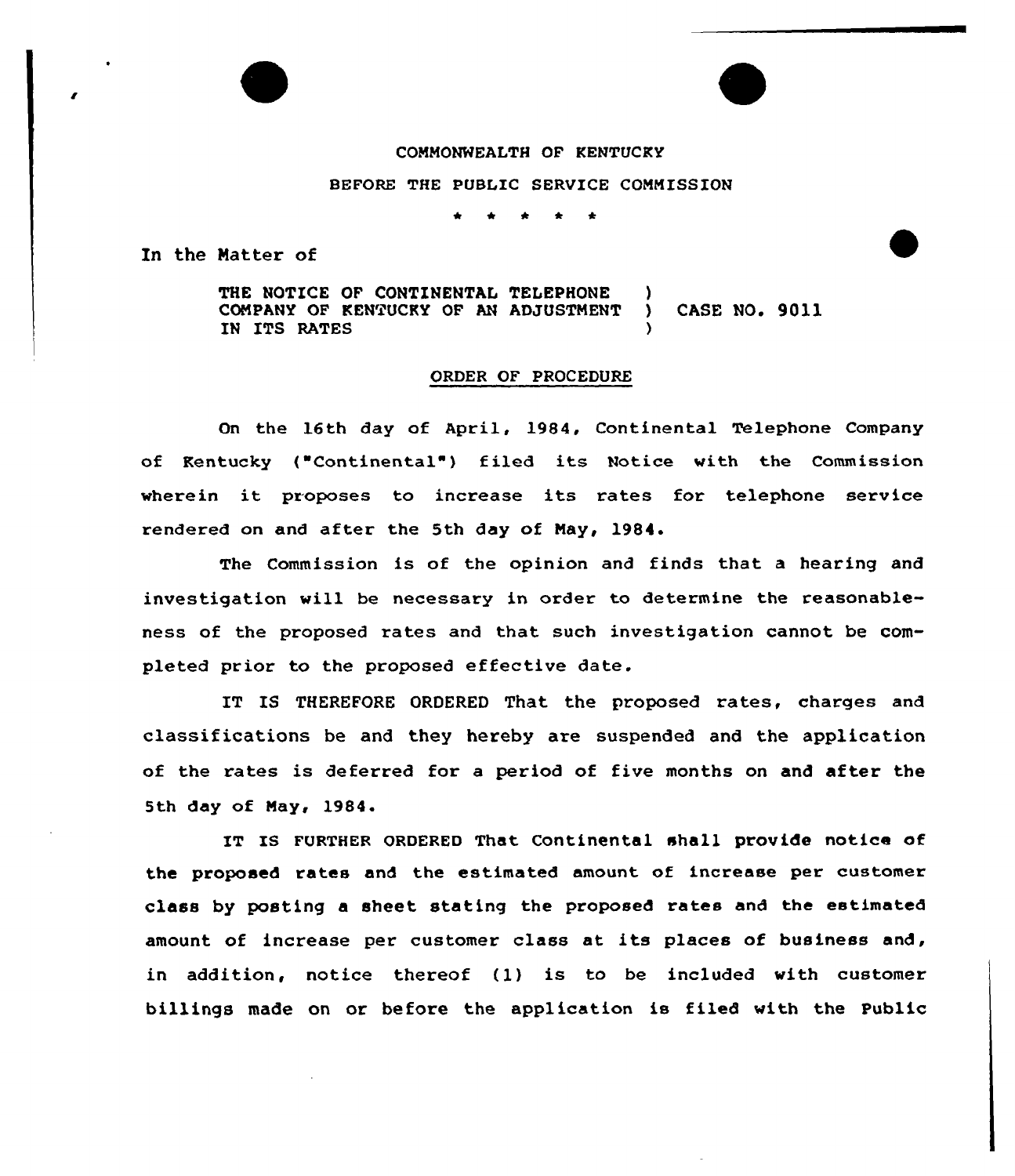Service Commission, (2) is to be published by such date in a trade publication or newsletter going to all customers, or (3) is to be published once a week for three consecutive weeks in a prominent manner in <sup>a</sup> newspaper or newspapers of general circulation in its service area, the first publication to be made prior to the filing of the application with the Commission.

IT IS FURTHER ORDERED That the notice or publication shall include a statement to the effect  $(1)$  that any corporation, association, body politic or person may, by motion within 30 days after receiving notice of the proposed rate changes, request leave to intervene;  $(2)$ that the motion to intervene should be submitted to the Public Service Commission, 730 Schenkel Lane, P.O. Box 615, Frankfort, Kentucky, 40602, and should set forth the grounds for the request including the status and interest of the party; and (3) that a copy of the application and testimony is available for inspection (name of location or locations} and that copies of the application and testimony may be obtained by each intervenor in this proceeding by contacting the applicant at a name and address to be stated in the notice or publication. Each notice or publication shall also contain the following language:

> The rates contained in this notice are the rates proposed by Continental Telephone Company of<br>
> Rentucky. However, the Public Service Rentucky. However, the Public Service Rentucky. However, the Public Service<br>Commission may order rates to be charged that differ from these proposed rates. Such action may result in rates for consumers other than the rates in this notice.

IT IS FURTHER ORDERED That two weeks subsequent to the filing of the application, Continental shall file its testimony in verified prepared form unless filed earlier.

 $-2-$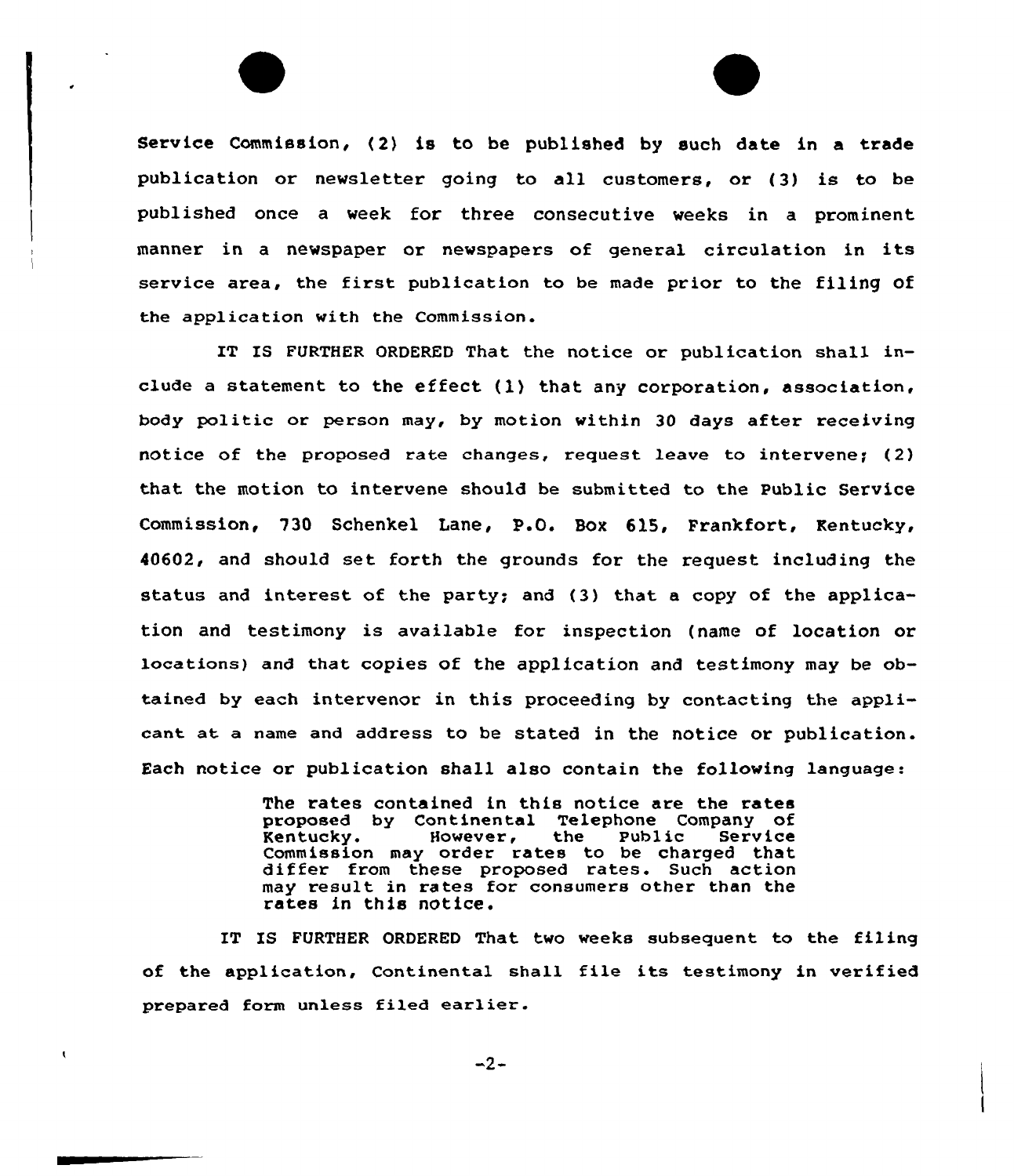IT IS FURTHER ORDERED That five weeks subsequent to the filing of the application, all Requests for Information to Continental shall be due, unless submitted earlier, with copies to parties of record and 12 copies to be submitted to the Commission.

IT IS FURTHER ORDERED That seven weeks subsequent to the filing of the application, Continental shall mail or deliver Responses to the original Requests for Information, unless submitted sooner, with copies to parties of record and 12 copies ta be submitted to the Commission, and all Responses shall identify the witness or witnesses vho vill be responsible for responding to questions relating to each request for information.

IT IS FURTHER ORDERED That nine veeks subsequent to the filing af the application, all Supplemental Requests for Information {to include only those matters vithin the scope of the initial request) to Continental shall be due, unless submitted sooner, with copies to parties of record and 12 copies to be submitted to the Commission.

IT IS FURTHER ORDERED That ten weeks subsequent to the filing of the application, Continental shall mail or deliver Responses to Supplemental Requests for Information, unless submitted sooner, with copies to parties of recard and 12 copies to be submitted to the Commission, and all Supplemental Responses shall identify the witness or witnesses who will be responsible for responding to questions relating to each request for information.

IT IS FURTHER ORDERED That eleven weeks subsequent to the filing of the application, Intervenors shall file their testimony in verified prepared form, with copies to parties of record and 12 copies to be submitted to the Commission.

 $-3-$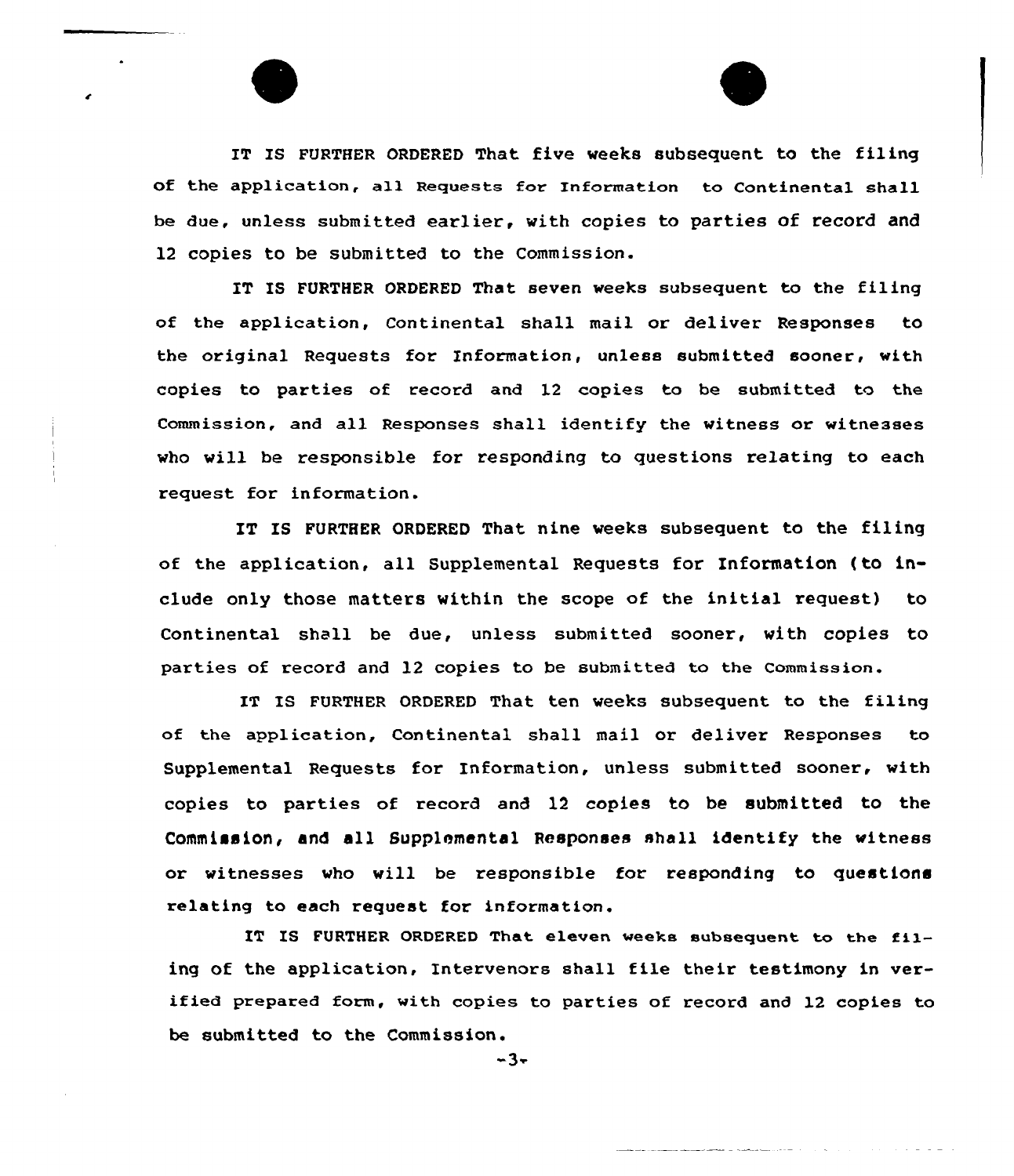IT IS FURTHER ORDERED That thirteen veeks subsequent to the filing of the application, all Requests for Information, to Intervenors shall be due, unless submitted sooner, with copies to parties of record and 12 copies to be submitted to the Commission.

IT IS FURTHER ORDERED That Intervenors shall mail or deliver Responses to Requests for Information within tvo veeks (fifteen veeks subsequent to the .filing of the application) of receipt, unless submitted sooner, with copies to parties of record and 12 copies to be submitted to the Commission, and the Responses shall identify the witness or witnesses who will be responsible for responding to questions relating to each request for information.

IT IS FURTHER ORDERED That all requests for information and responses thereto shall be appropriately indexed.

IT IS FURTHER ORDERED That a hearing be and it hereby is scheduled to commence on August 21, 1984, at 9:00 a.m., Eastern Daylight Time, in the Commission's offices at Frankfort, Kentucky, for the purpose of cross-examination of vitnesses of Continental, crossexamination of witnesses of Intervenors, and the presentation of rebuttal testimony, if any, by Continental.

IT IS FURTHER ORDERED That vhere notice of the hearing pursuant to KRS 424.300 is published by Continental in <sup>a</sup> nevspaper, it shall be published in a newspaper of general circulation in the areas that will be affected one time not less than seven nor more than twenty-one days prior to the hearing giving the purpose, time, place and date of hearing <sup>~</sup>

 $-4-$